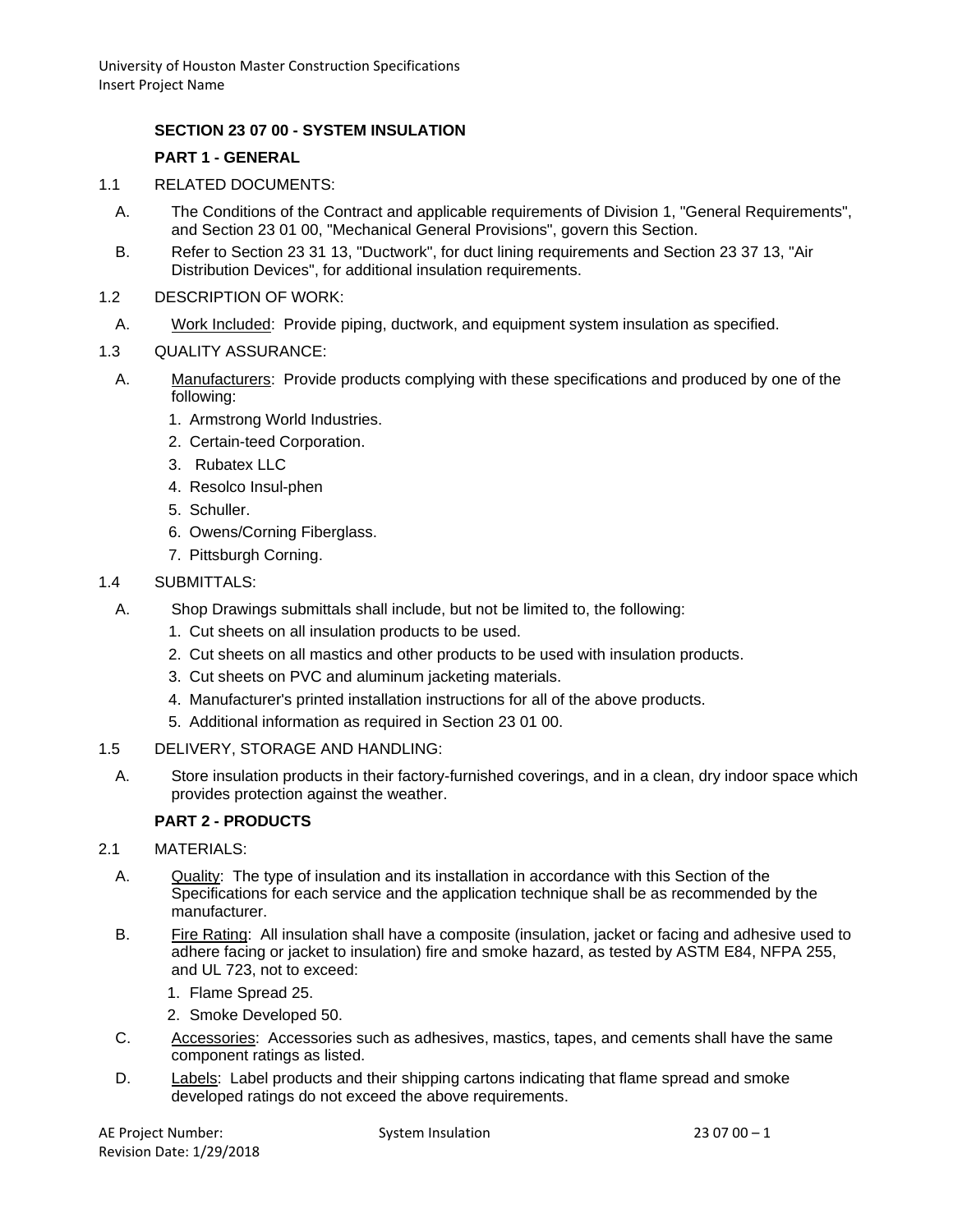### 2.2 INSULATION THICKNESS:

A. Minimum: Insulation thickness shall not be less than the following:

Equipment Surface (Non-factory Insulated Equipment **[Cold] [or] [Hot]** Surfaces)

| Chilled water pumps                                 | 1"         |
|-----------------------------------------------------|------------|
| Chillers                                            | 1"         |
| Water-to-water heat exchangers                      | $1 - 1/2"$ |
| Steam-to-water heat exchangers                      | $1 - 1/2"$ |
| Cooling tower basins & sumps                        | 1"         |
| Steam and steam condensate vessels                  | 2"         |
| Diesel engine silencers and exhaust piping          | 3"         |
| Heating water [and auxiliary condenser water] pumps | $1 - 1/2"$ |
| Coils                                               | $1 - 1/2"$ |
| Compression/expansion tanks                         | 1"         |
| [House, surge and water storage tanks               | 1"1        |
| Boiler stack and breeching                          | 2"         |
| Outside air fans                                    | 1"         |
| Condensate drain pans                               | 1"         |

### Piping Surface

|                                              | Chilled water 1" and smaller[, domestic refrigerated water]<br>[, condenser water] [and] [heating hot water] [runouts]                                                                                                        | $[1"]$ $[$ $[$ $]$ $[$ $]$ $[$ $]$ $[$ $]$ $[$ $]$ $[$ $]$ $[$ $]$ $[$ $]$ $[$ $]$ $[$ $]$ $[$ $]$ $[$ $]$ $[$ $]$ $[$ $]$ $[$ $]$ $[$ $]$ $[$ $]$ $[$ $]$ $[$ $]$ $[$ $]$ $[$ $]$ $[$ $]$ $[$ $]$ $[$ $]$ $[$ $]$ $[$ $]$ $[$ |
|----------------------------------------------|-------------------------------------------------------------------------------------------------------------------------------------------------------------------------------------------------------------------------------|--------------------------------------------------------------------------------------------------------------------------------------------------------------------------------------------------------------------------------|
|                                              | Chilled water piping, 1-1/4" to 2" and heating hot water [mains]                                                                                                                                                              |                                                                                                                                                                                                                                |
| Chilled water piping 2-1/2" and larger       |                                                                                                                                                                                                                               | $[2"]$ [                                                                                                                                                                                                                       |
| Steam piping 6" and larger                   |                                                                                                                                                                                                                               | $3 - 1/2"$                                                                                                                                                                                                                     |
|                                              | Steam piping 4" and smaller [and all steam relief vent piping]                                                                                                                                                                | $2 - 1/2"$                                                                                                                                                                                                                     |
| Steam condensate piping, 2" and smaller      |                                                                                                                                                                                                                               | $1 - 1/2"$                                                                                                                                                                                                                     |
| Steam condensate piping, 2-1/2" and larger   |                                                                                                                                                                                                                               | 2"                                                                                                                                                                                                                             |
| Steam condensate vent piping                 |                                                                                                                                                                                                                               | 1"                                                                                                                                                                                                                             |
| Refrigerant piping                           |                                                                                                                                                                                                                               | 1"                                                                                                                                                                                                                             |
| and less than one foot (1') at floor drains) | Condensate drain piping (except above drain pans                                                                                                                                                                              | 1/2"                                                                                                                                                                                                                           |
|                                              | Roof and overflows drains (underside), horizontal downspouts,<br>underside of drains (including traps) and horizontal drain lines<br>from chilled water drinking fountains and drains receiving cooling coil condensate. 1/2" |                                                                                                                                                                                                                                |
| Plastic acid waste and vent lines            |                                                                                                                                                                                                                               | 1"                                                                                                                                                                                                                             |
| Domestic hot water lines 2" and smaller      |                                                                                                                                                                                                                               | 1"                                                                                                                                                                                                                             |
| Domestic hot water lines 2-1/2" and larger   |                                                                                                                                                                                                                               | $1 - 1/2"$                                                                                                                                                                                                                     |
| AE Project Number:                           | System Insulation                                                                                                                                                                                                             | $230700 - 2$                                                                                                                                                                                                                   |

Revision Date: 1/29/2018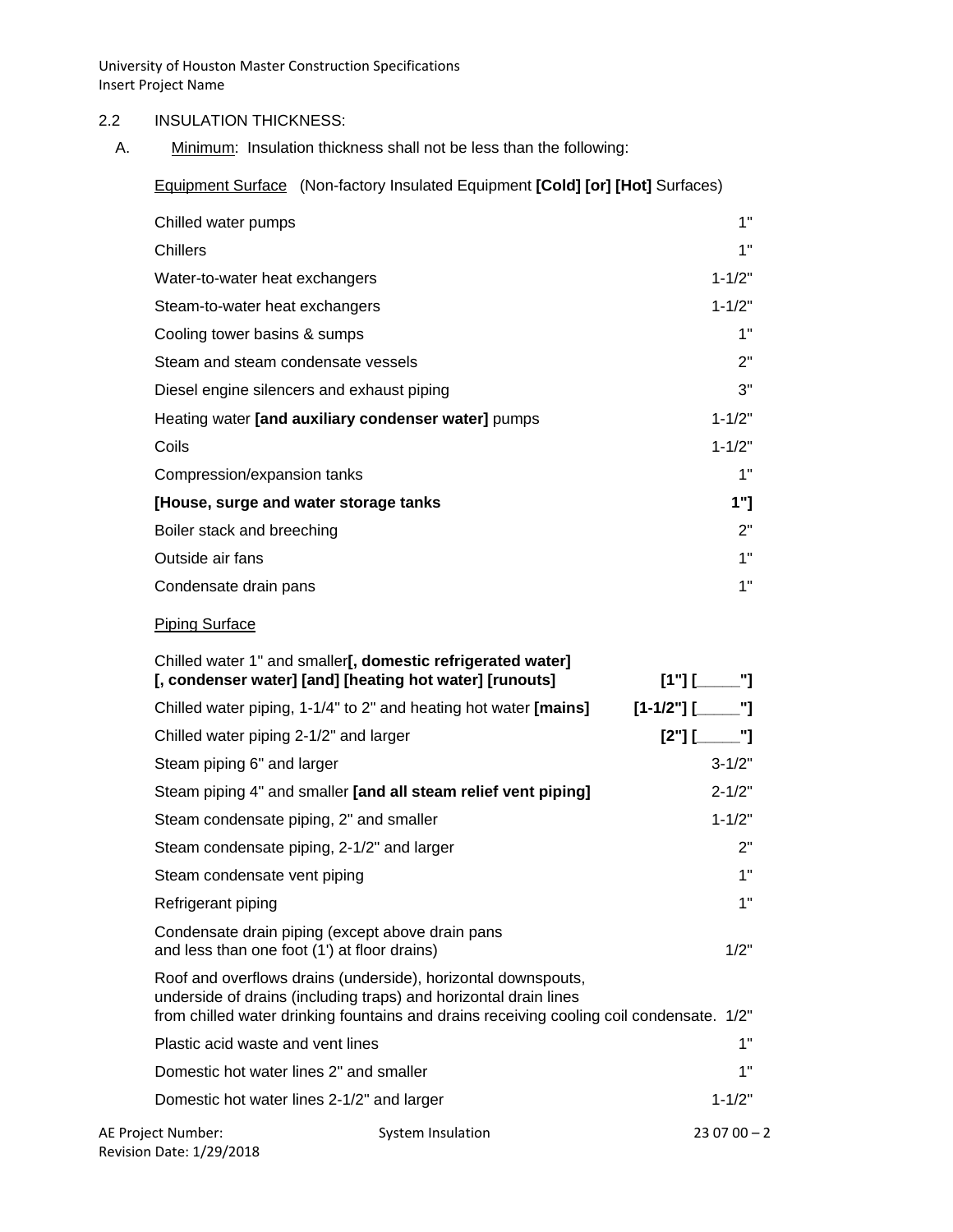| Domestic cold water [mains, risers and horizontal runouts]<br>[all lines below third floor]       | 1/2"       |  |
|---------------------------------------------------------------------------------------------------|------------|--|
| [Handicapped] [All exposed] lavatory traps, tailpieces hot and cold water supplies 1"             |            |  |
| Deionized (treated) water lines                                                                   | 1/2"       |  |
| Cooling tower make-up water lines                                                                 | 1/2"       |  |
| Garage fire and domestic water lines exposed to outdoor temperatures<br>$[$ , 2-1/2" and smaller] |            |  |
| All otherwise uninsulated pipe exposed to outdoor temperatures                                    |            |  |
| <b>Ductwork Surface</b>                                                                           |            |  |
| Conditioned air [and return air***] ductwork, external wrap (where not lined)                     | $1 - 1/2"$ |  |
| Air devices***                                                                                    | $1 - 1/2"$ |  |
| Kitchen exhaust ductwork                                                                          | 2"         |  |
| Wet exhaust ductwork                                                                              | $1 - 1/2"$ |  |
| Ductwork, acoustical lining (see Section 233113).                                                 |            |  |
| Return air ductwork, exterior wrap ***                                                            | $1 - 1/2"$ |  |

\* Where exposed to outdoor ambient temperature, increase insulation thickness by 1/2".<br>\*\* Unless noted otherwise.<br>\*\*\* Where located in non-rature oir planume (e.g. ducted rature areas).

Where located in non-return air plenums (e.g. ducted return areas).

- 2.3 EQUIPMENT:
	- A. Hot (110° F to 200° F) and Cold (Below 60° F) Surfaces: Provide Armstrong Type II "Armaflex", "Robatex", or an approved equal flexible closed cell elastomeric sheet insulation. Insulation shall have a K factor of not more than 0.28 Btu/inch-per degree F-per hour at 75° F mean temperature and a water vapor permeability of 0.15 perm-inch or less. Insulation shall have a flame spread rating of 25 and a smoke-developed rating of 50 for thicknesses up to 3/4" and 200 for one inch (1") thickness. Provide manufacturers recommended adhesive (Armstrong 520 or an approved equal.)
	- B. High Temperature (200°F and Above) Surfaces: Provide Schuller "Thermo-12" or an approved equal hydrous calcium silicate in scored block or beveled block form, as best suited for the intended use. Where exposed to weather, provide Schuller "Metal-On" or approved equal metal weatherproof jacket.
- 2.4 PIPING:
	- A. Chilled and Hot Water Pipe Insulation: Provide Resolco International by (Insul-Phen) or an approved equal pre-formed Phenolic closed cell insulation; ASTM E96, maximum water vapor transmission rating of 0.02 Perm-In; ASTM C1126 rigid foam, 3.75 lbs. nominal density, CFC free; ASTM C518, 'k' value of 0.16 at 75 degrees F., and 5.0 lbs. nominal density, CFC free; ASTM C518, 'k' value of 0.21 at 75 degrees F. (Note material thickness limit is 3 inches as tested in accordance with ASTM E84).
	- B. Calcium Silicate Pipe Insulation (Steam Supply Piping): Provide Schuller Thermo-12, Owens/Corning Kaylo AF or an approved equal pre-formed calcium silicate insulation. Calcium silicate pipe insulation sections shall be pre-formed specifically for the pipe sizes on which it is used. Calcium silicate insulation shall be held in place with 20 gauge galvanized wire on 9" centers. Sections shall be formed to proved tightly butted joints. Material shall have a K factor of 0.55 at 500° F mean.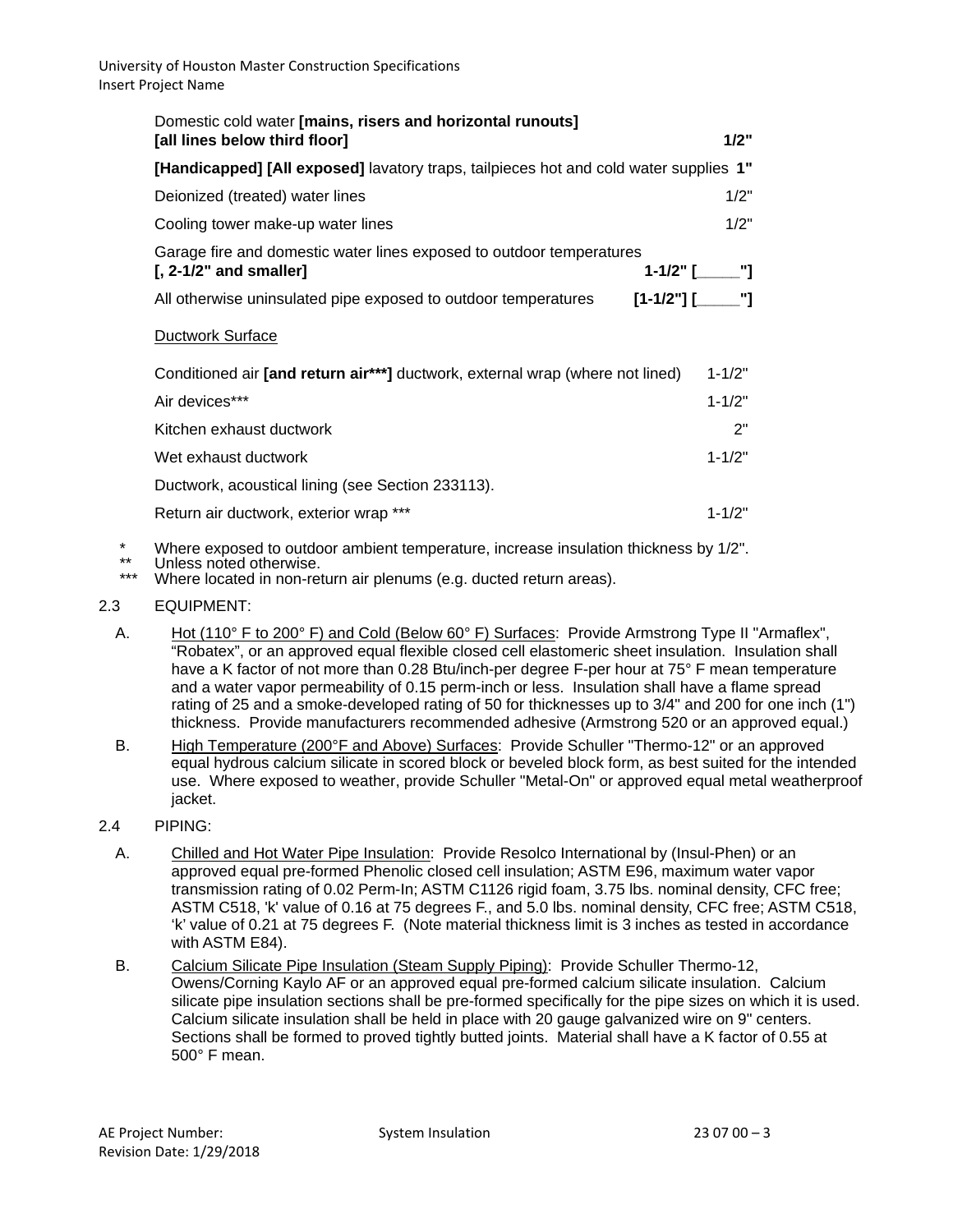- C. Fitting Insulation: Provide pre-molded rigid insulation for valves, fittings, flanges, strainers, and unions. Insulation shall be as specified for pipe insulation, except without the all-service jacket, where applicable.
- D. Factory Applied Jackets: White kraft bonded to reinforced foil vapor barrier with self-sealing adhesive joints.
- E. Existing and/or repaired Phenolic Insulation: Provide Venture 1577 W/U, 0 perm and mold resistant jacket material, 5 ply laminate with 6 mil film on with adhesive on one side. .
- F. Fiberglass Cloth Reinforced Mesh: Provide # 10 glass cloth with minimum weight of 3.9 ounces per square yard. Color shall be white unless noted otherwise.
- G. PVC Jacketing: Provide pre-rolled protective jacketing where required or specified for protection of the insulation all service jacket. PVC jacketing shall be 30 mil thickness. All joints shall be made by lapping the jacket and sealing with an approved PVC welding adhesive.
- H. Metal Jacketing: Provide 0.016" thick aluminum jacketing where required or specified. 3/4" x 0.015" stainless steel bands and straps shall be provided for banding insulation jacketing.
- I. Elastomeric Insulation: Provide Armstrong Type II "Armaflex" or approved equal closed cell elastomeric insulation. Insulation shall have a K factor of not more than 0.28 Btu/inch per degree F-per hour at 75° F mean temperature and a water vapor permeability of 0.15 perm-inch or less. Insulation shall have a flame spread rating of 25 and a smoke developed rating of 50. Provide manufacturers recommended adhesive (Armstrong 520 or Manville No. 57).
- J. Lavatory Piping: Provide Truebro Model #102 or Plumberex PR0-2000 series or equal fully molded, flexible vinyl insulation system for insulating lavatory traps and hot and cold water supplies.
- K. Miscellaneous: Provide all miscellaneous accessories, components and materials required for installation of a complete insulation system.
- 2.5 DUCTWORK:
	- A. External Ductwork Insulation: Provide Schuller "Microlite" R-Series or an approved equal **[1-1/2"] [2"] [2-1/2"] [3"]** thick flexible fiberglass duct wrap with fiberglass reinforced kraft-scrim-foil vapor barrier jacket. Ductwrap shall have a density of 0.75 pounds per cubic foot, K factor of 0.31 at 75° F and a permeability of 0.04 perm. Insulation shall have a flame spread rating of 25 or less and a smoke developed rating of 50 or less.
	- B. Acoustical Duct Lining: Lining provided with ductwork, refer to Section 23 31 13.
	- C. Kitchen Exhaust Ductwork: Provide **[calcium silicate insulation as specified hereinabove for "High Temperature (200° F and Above) Surfaces".] [High temperature fiberglass blanket (1000° F) insulation, 2# density with a K-factor of 0.23 at 75° F. Insulation shall have a flame spread rating of 25 or less and a smoke developed rating of 50 or less.]**

# **PART 3 - EXECUTION**

- 3.1 INSTALLATION:
- A. General: Install insulation products in accordance with the manufacturer's written instructions, the Midwest Insulation Contractors Association (MICA) Commercial and Industrial Insulation Standards, and recognized industry practices to ensure that the insulation serves the intended purpose. Surfaces to be insulated shall be thoroughly cleaned with all testing successfully completed prior to insulation.
- 3.2 EQUIPMENT APPLICATION:
- A. Chilled **[and Heating Hot]** Water Pumps: Apply sheet insulation to the surface to be insulated with adhesive over the entire surface. The entire insulation installation shall be in accordance with application recommendation described in the latest published manufacturers pamphlets. All lap and butt joints shall be sealed vapor tight. The insulation shall be finished with two coats of manufacturer's finish coating, vinyl-lacquer coating, or approved equal, color to be [manufacturer's standard] [as selected by the Owner]. Application shall be such that removal of the pump casing or a pump casing section will not destroy the installation, and as detailed on the Drawings.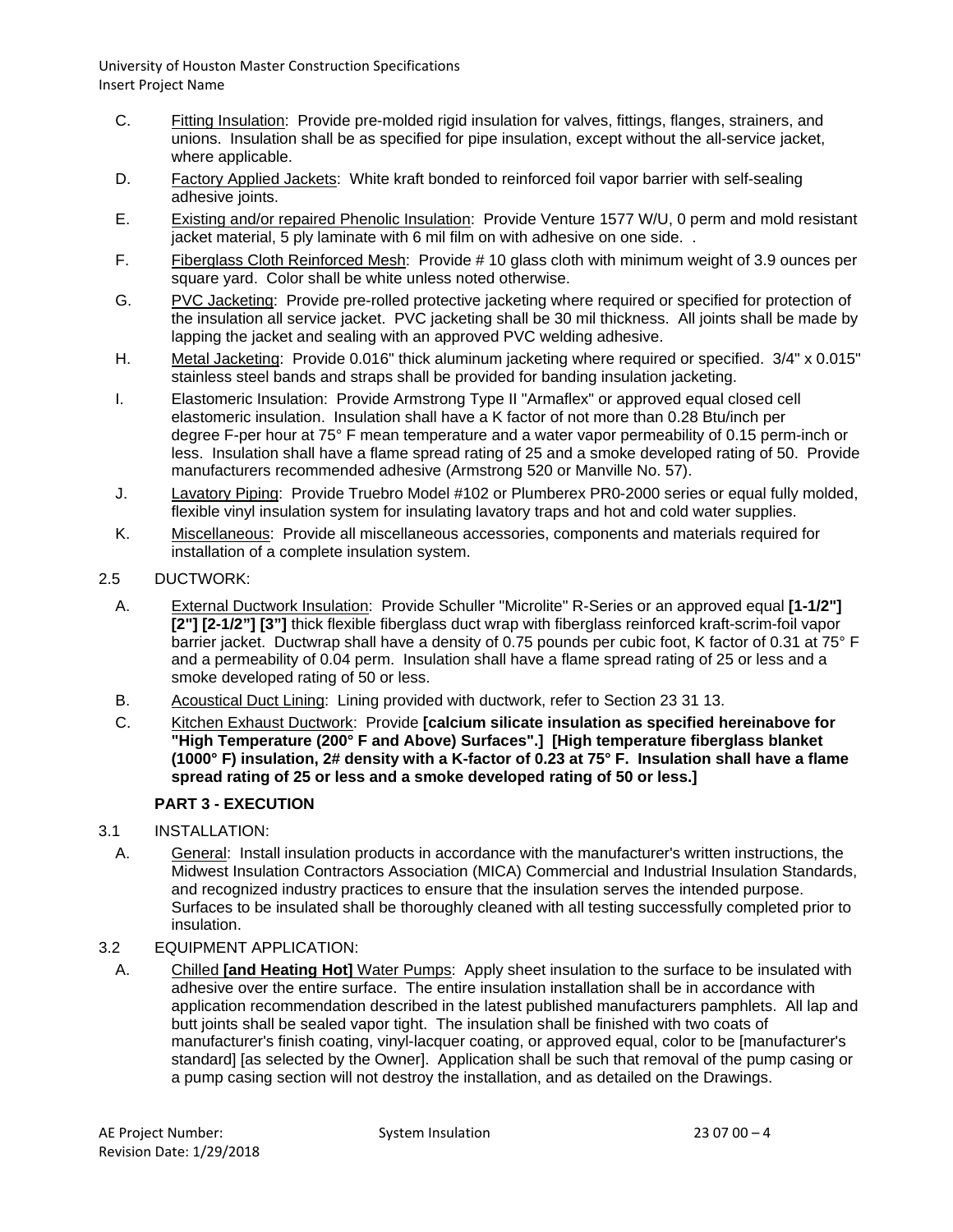- B. Water Chillers and Heat Exchangers: Apply sheet insulation to hot heat exchangers and non-factory insulated cold surfaces on water chillers with adhesive over the entire surface being insulated. The entire insulation installation shall be in accordance with application recommendations described in the latest published manufacturers pamphlets. All lap and butt joints shall be sealed, vaportight on cold surfaces, using the manufacturers recommended adhesive. The insulation shall be finished using two coats of the manufacturer's finish coating, vinyl-lacquer coating, or approved equal, color to be [manufacturer's standard] [or selected by the Owner]. Insulation installation shall have removable sections to allow maintenance access.
- C. Compression/Expansion Tanks and Water Storage Tanks: Apply sheet insulation to the entire surface with recommended adhesive. Apply adhesive over the entire clean dry bare metal surface and all butt and lap joints shall be sealed vaportight. The entire insulation installation shall be in accordance with application recommendations described in the latest manufacturers pamphlets. The insulation shall be finished with two coats of manufacturer's finish coating, vinyl-lacquer coating, or approved equal, color to be [manufacturer's standard] [as selected by the Owner].
- D. Diesel Engine Exhaust Pipes and Silencer, Boiler Stack, and Breeching and High Temperature Heat Exchangers and Converters: After all pressure tests have been completed, apply calcium silicate insulation with joints staggered to clean, dry metal surfaces, which have not been factory-insulated and hold in place with one inch (1") galvanized hexagonal wire mesh with edges laced together. Where necessary to achieve snug fit of insulation on large surfaces, install weld clips 18" on center to surfaces before installation of insulation and tie to wire mesh with 20 gauge galvanized wire. [Cover insulation with two 1/4" thick coats of insulating cement troweled to a smooth finish and reinforced with one inch (1") hex wire mesh. When cement has cured, apply a layer of 20 x 20 mesh glass fabric adhered with Insul-Coustic IC 102 and then give a flooding brush coating of IC 102.] [Cover insulation with 2" fiberglass pipe insulation as specified for heating hot water piping.]
- E. Exterior Installations: Where systems are exposed to ambient temperatures or wet conditions and elsewhere as specified, provide an aluminum jacketing system specifically designed for exterior installation. All longitudinal seams shall be located at the 3 o'clock and 9 o'clock position with a minimum 3" overlap oriented to shed water from entry. Butt joints shall be overlapped a minimum of 3" in a manner to prevent the entry of water. Seal metal jacketing with straps on maximum 12" centers. Locate strap joints so as to prevent personnel contact. A factory-applied metal jacket on calcium silicate systems meeting all aspects of this specification may be used where exposed to ambient temperatures or wet conditions if installed per the manufacturers recommendations.
- F. Cooling Tower Basins and Sumps: Insulate as specified for water chillers. Finish with two coats of exterior grade vinyl coating applied per the manufacturers recommendations.
- G. Outside Air Fans: Insulate all outside air fans located in enclosed spaces and not exposed to outside temperatures as specified for water chillers.
- H. Condensate Drain Pans: Insulate all non-factory-insulated drain pans as specified for water chillers.
- I. Steam and Steam Condensate Vessels: Insulate all non-factory-insulated surfaces as specified for boiler breaching where surface temperatures exceed 200°F. [Atmospheric pressure receiver condensate pump units do not require full insulation.]
- J. Heating and Cooling Coils: Insulate all coil perimeter surfaces that are not factory-insulated with fiberglass insulation as specified for external duct insulation.
- 3.3 PIPING APPLICATION:
	- A. General: Apply insulation to clean, dry pipes after all pressure tests have been completed. Firmly butt all joints of insulation and seal all joints per manufacturers recommendations. Install insulation in strict accordance with these specifications and the manufacturer's printed instructions.
	- B. Flanges, Strainers and Unions: Insulate flanges, strainers, and unions with pre-molded or shopfabricated rigid insulation of same material and thickness as specified for adjacent piping. Cover fiberglass **[and polyurethane]** insulation with pre-molded PVC covers, held in place with Zeston "Z-tape" or an approved equal. Covers and finish for foam glass and calcium silicate insulation shall be as specified for the adjacent pipe insulation. Ensure that insulation and covers for flanges, unions, and access plates shall be removable without damage to insulation or jackets.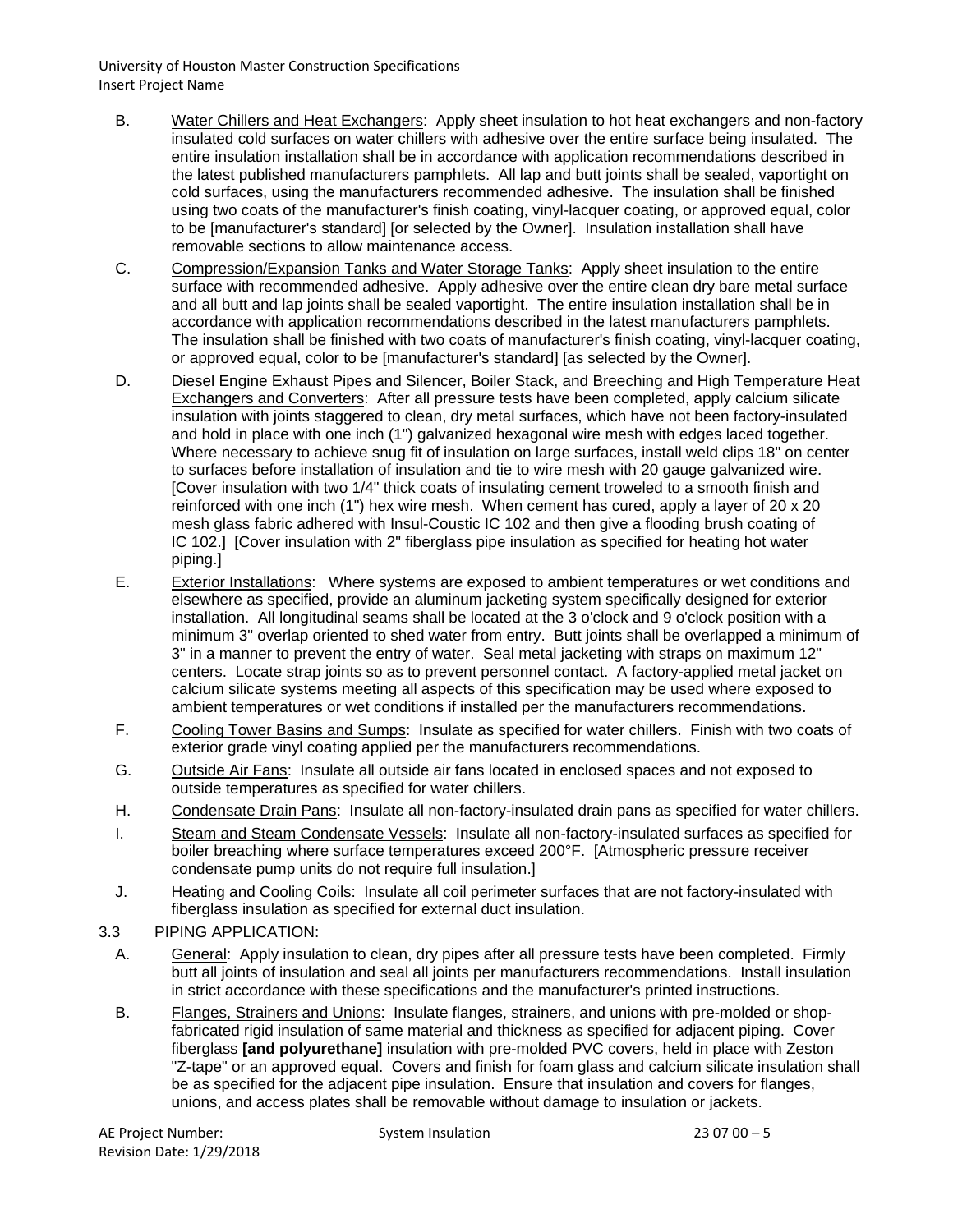- C. Valves and Fittings: Insulate and cover valves, tees, elbows, test parts, and other fittings the same as flanges and unions.
- D. Lavatories: Where specified, insulate exposed tailpieces, traps, and hot and cold water supplies with fully molded, flexible vinyl insulation installed per the manufacturers recommendations.
- E. Chilled Water Piping: Install pre-formed Phenolic insulation to provide a continuous vapor barrier/insulation system. Insulation shall be installed on piping with butt joints staggered and all joints buttered with Pittseal 444 or approved equal sealant and tightly butted together. Secure insulation with stainless steel bands with a minimum of two bands per insulation section. Cracked or damaged insulation shall be replaced. Valves, fittings, and accessories shall be insulated to the same thickness of insulation specified for piping and shall use step-type layering or pre-formed insulation. Butt joints shall be rested to avoid gaps or voids. Fill contour space between insulation and valves and fittings with light density fiberglass. At valves, fittings, and accessories and at intervals not exceeding 50' on straight runs of pipe, form an isolating seal between the insulation and the bare pipe by liberal application of butt joint sealant. Coat the installed Phenolic with a tack coat of Pittcoat 300 or approved equal vapor barrier mastic per manufacturers recommendations, embed a layer of PC Fabric 79 or approved equal reinforcing fabric in wet mastic, smooth and without wrinkles and then apply a second coat of mastic (before the tack coat cures) such that there is no fabric visible through the mastic. Size and pre-treat coating as recommended by manufacturer where piping is to be painted in mechanical rooms [and tunnels].]
- **F. [Chilled Water,] [Domestic Refrigerated Water, [Pumped AHU Condensate,] Condensate Drains, Drains Receiving Condensate and from Refrigerated Water Drinking Fountains, Roof Drains, Overflow Roof Drains, and Horizontal Roof, Areaway, and Overflow Roof Drain Leader Piping]: Install pre formed fiberglass insulation to provide a continuous external vapor barrier on all pipe insulation. Seal insulation lap joints using [Insul-Coustic No. 215 or equal vapor barrier adhesive on insulation butts and] the manufacturer's standard pressure sensitive self-sealing lap joint system. Seal butt joints using [Insul-Coustic No. 215 or equal vapor barrier adhesive on insulation butts and] the manufacturer's standard pressuresensitive closure strip system. Butt strips shall be a minimum of 3" wide. Where insulation is interrupted at fittings, unions, flanges, or valves and at intervals not exceeding [24'] [50'] on straight runs of pipe, form an isolating seal between the insulation vapor barrier and the bare pipe by liberal application of Insul-Coustic No. 215 or equal vapor barrier adhesive. Extend the adhesive 2" along the insulation jacket, across the face of the insulation and 4" along the pipe. [At the Contractors option, roof drain bodies and horizontal roof drain piping may be insulated using exterior ductwrap installation with a continuous vapor barrier.] [Install a protective outer covering using a metal jacket system over [all] [exposed interior and exterior] pipe [and fitting] insulation. [Metal jacketing is not required over indoor PVC fitting covers.] Refer to Paragraph 3.03/P for additional requirements.]**
- **G. Domestic Hot and Cold Water Piping, Heating Hot Water Piping, Kitchen Grease and Kitchen General Waste Lines and other Piping which is Insulated where Exposed to Outdoor Temperatures: Install phenolic insulation to provide a continuous external vapor barrier on all pipe insulation. Seal insulation lap joints using the manufacturer's standard pressuresensitive self-sealing lap joint system. Seal butt joints using the manufacturer's standard pressure-sensitive closure strip system. Butt strips shall be a minimum of 3" wide. At the Contractor's option, staples (as specified for steam and condensate piping) may be used in lieu of self-sealing closures for hot piping. [Install a protective outer covering using a metal jacket system over [all] [exposed interior and exterior] pipe [and fitting] insulation. [Metal jacket is not required over indoor PVC fitting covers.] Refer to Paragraph 3.03/P for additional requirements.]**
- **H. Steam and Steam Condensate Piping: [Install calcium silicate insulation on the entire piping system. Seal insulation lap joints on pre-formed fiberglass using insulation staples on 2" centers. Seal edge of lap joints with Insul-Coustic No. 215 or equal adhesive or a pressure sensitive tape strip to provide a seal to prevent water entry. Seal butt joints using the manufacturer's standard pressure-sensitive closure strip system. Butt strips shall be a minimum of 3" wide.] [Install pre-formed calcium silicate insulation on piping and fittings with butt joints staggered and with insulation firmly wired in place with a minimum of six**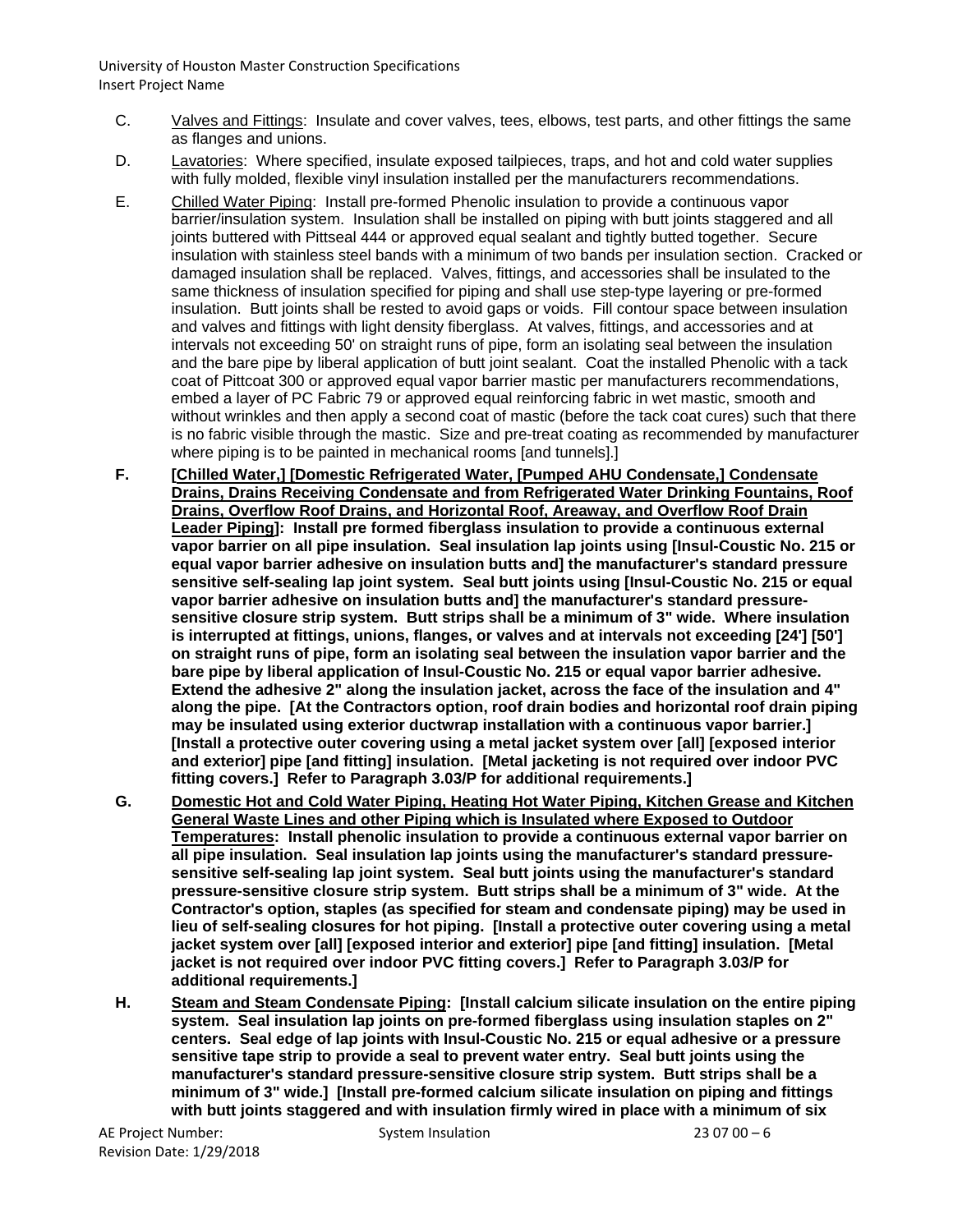**loops of 16 gauge copper clad iron wire per 3' section. Loop ends shall be twisted together tightly and bent over and hammered into the insulation so as to leave no projection. All cracks and voids in the insulation shall be filled with Manville 301 or approved equal cement such that the resulting surface is smooth and continuous. A layer of 40 pound rosin-sizing paper shall be wrapped around the insulation and an 8 ounce canvas jacket shall be pasted in place. The canvas jacket shall be finish-coated and sized for color-coded finish-painting.] [Install a protective outer covering using a metal jacket system over [all] [exposed interior and exterior] pipe [and fitting] insulation. [Metal jacket is not required over indoor PVC fitting covers.] Refer to Paragraph 3.03/P for additional requirements.]**

- I. Refrigerant Piping: Install phenolic insulation (if specs allow) to refrigerant and hot gas lines. Seal all butt joints using the manufacturers recommended adhesive.
- J. Hangers and Supports: Blocking (for piping with a vapor barrier) or saddles (for piping without a vapor barrier) shall be provided at all hanger and support locations. Install insulation inside all pipe saddles. Extend vapor barrier across all pipe blocking. Refer to Section 230300, "Basic Materials and Methods", for additional requirements.
- K. Pipe Anchors: Insulate pipe anchors as specified for piping. Provide an isolating seal at anchors on piping with a vapor barrier as specified under Paragraph 3.03/D.
- L. Pipe Accessories: Valve operators, pressure/temperatures plugs, meters and gauge fittings and all other items which extend through required insulation shall be suitably insulated with removable caps to allow use without disturbing the insulation.
- M. Heat Tracing: Where pipe is heat-traced, the insulation size shall be increased accordingly.
- N. Central Plant **[and] [,] [Mechanical Room] [and Tunnel]** Protective Covering: Protect the insulation jacket on all fiberglass **[and polyurethane]** insulation and accessories in the Central Plant **[and] [,] [mechanical room] [and tunnels] [and within 6'-0" of finished floor in mechanical and air handling unit rooms]** with a field-installed covering using **[vapor barrier mastic and reinforcing mesh installed per the manufacturers recommendations] [except where metal jacket is specified]**. **[The insulation surface, covering or jacket on all piping in the Pump Room, Mechanical Rooms, and tunnels shall be sized, coated and prepared as required for finish color-coded painting.]**
- O. Below Grade Protective Jacket: Protect outer covering of insulation on below grade piping to 2' above grade with a sealed PVC jacket. All joints shall be sealed watertight. The outer jacket shall be protected with a double layer wrap of 30 pound roofing felt prior to backfill. Care shall be taken during backfill to avoid damage to the insulation and jacket.
- P. Metal Protective Jacket: Protect outer covering of insulation with a metal jacket system over both pipe and fitting insulation where exposed to weather **[, where \_\_\_\_\_\_\_] [or where exposed indoors]**. Metal jacket shall extend over PVC jacketing or vapor barrier, down to grade at riser locations or building entrance. Longitudinal seals shall provide a 3" overlap installed at the 9 o'clock or 3 o'clock position to shed water. Butt joints shall be overlapped a minimum of 3" in a manner to prevent the entry of water. Seal metal jacketing with 3/4" stainless steel sealing bands shall be installed on 12" centers along the metal jacket. Locate strap joints so as to prevent personnel contact. Metal jacket on valves and flanges shall be removable without disturbing the adjacent jacket.
- Q. Vapor Barrier: Maintain integrity of vapor barrier on chilled water **[and all other cold]** pipe insulation and protect barrier to prevent puncture and other damage.
- R. Penetrations: Extend piping insulation without interruption through walls, floors, and similar penetrations, except where otherwise indicated. Where insulation is interrupted on chilled water piping, an isolating seal shall be provided between the insulation vapor barrier and the pipe and penetration seal as specified under Paragraph 3.03/D. Where insulation is interrupted on steam and condensate piping, the penetration seal shall be insulated as specified for the penetrating piping, such that no high temperature surfaces are exposed.
- S. Ventilation: Provide adequate ventilation during initial start-up of piping systems to remove smoke and odor given off when the organic binders in the insulation are initially heated.
- 3.4 DUCTWORK APPLICATION:

AE Project Number: System Insulation 23 07 00 – 7 Revision Date: 1/29/2018